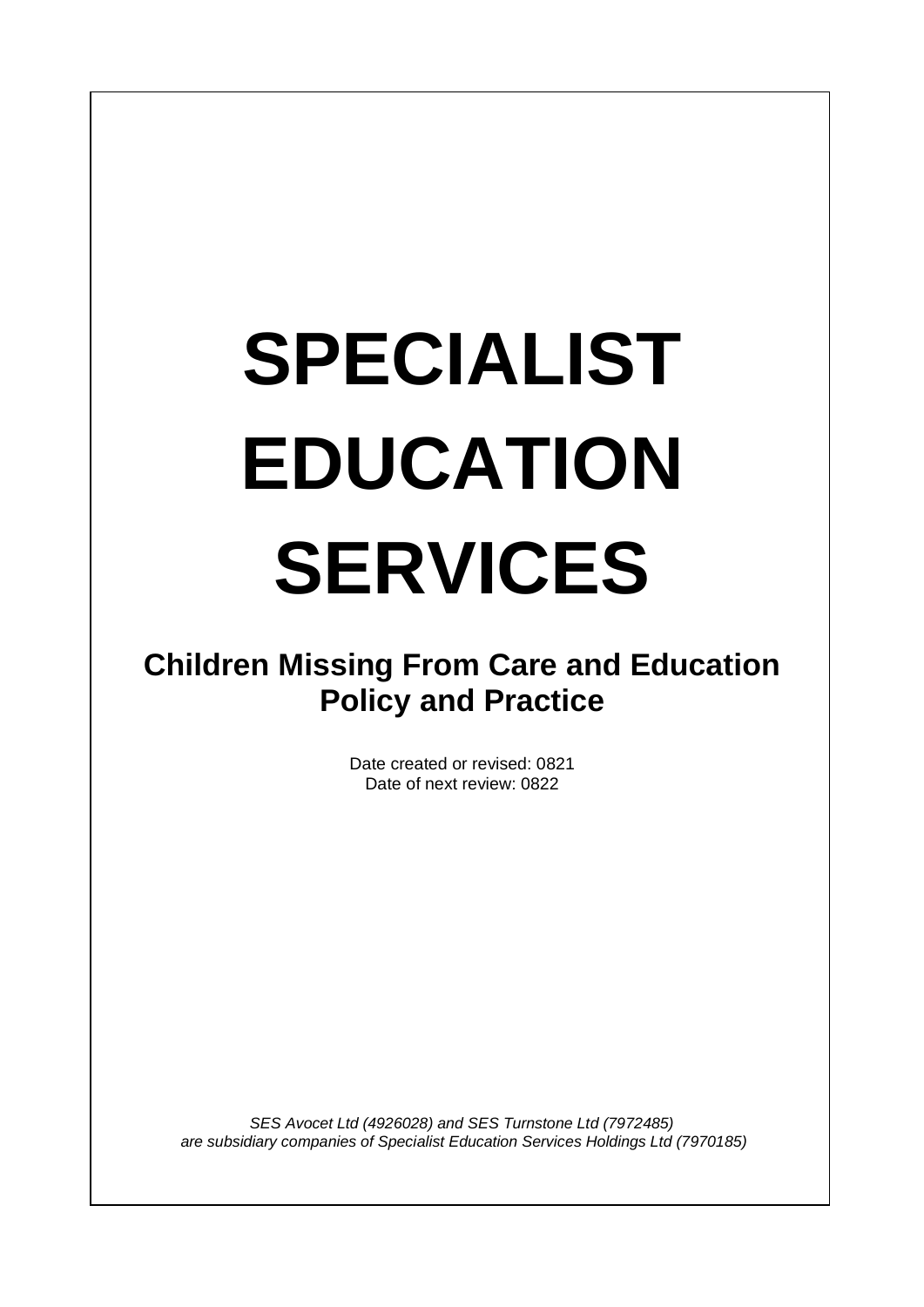# **CONTENTS**

| 1              | <b>INTRODUCTION</b>                                                                                       | $\overline{2}$ |
|----------------|-----------------------------------------------------------------------------------------------------------|----------------|
| $\overline{2}$ | <b>RATIONALE</b>                                                                                          | $\overline{2}$ |
| 3              | <b>CULTURE</b>                                                                                            | $\overline{2}$ |
| $\overline{4}$ | <b>DEFINITIONS</b>                                                                                        | 3              |
| 5              | ASSESSING LEVELS OF CONCERN                                                                               | $\overline{4}$ |
| 6              | <b>PROCEDURES</b><br>Child in Care Missing or Absent on an External Activity<br>6.1<br>6.2<br>Photographs | 6              |
| $\overline{7}$ | ACTIONS ON A YOUNG PERSON'S RETURN                                                                        | $\overline{7}$ |
| 8              | PREVENTION OF IMPROPER ABSENCE                                                                            | 9              |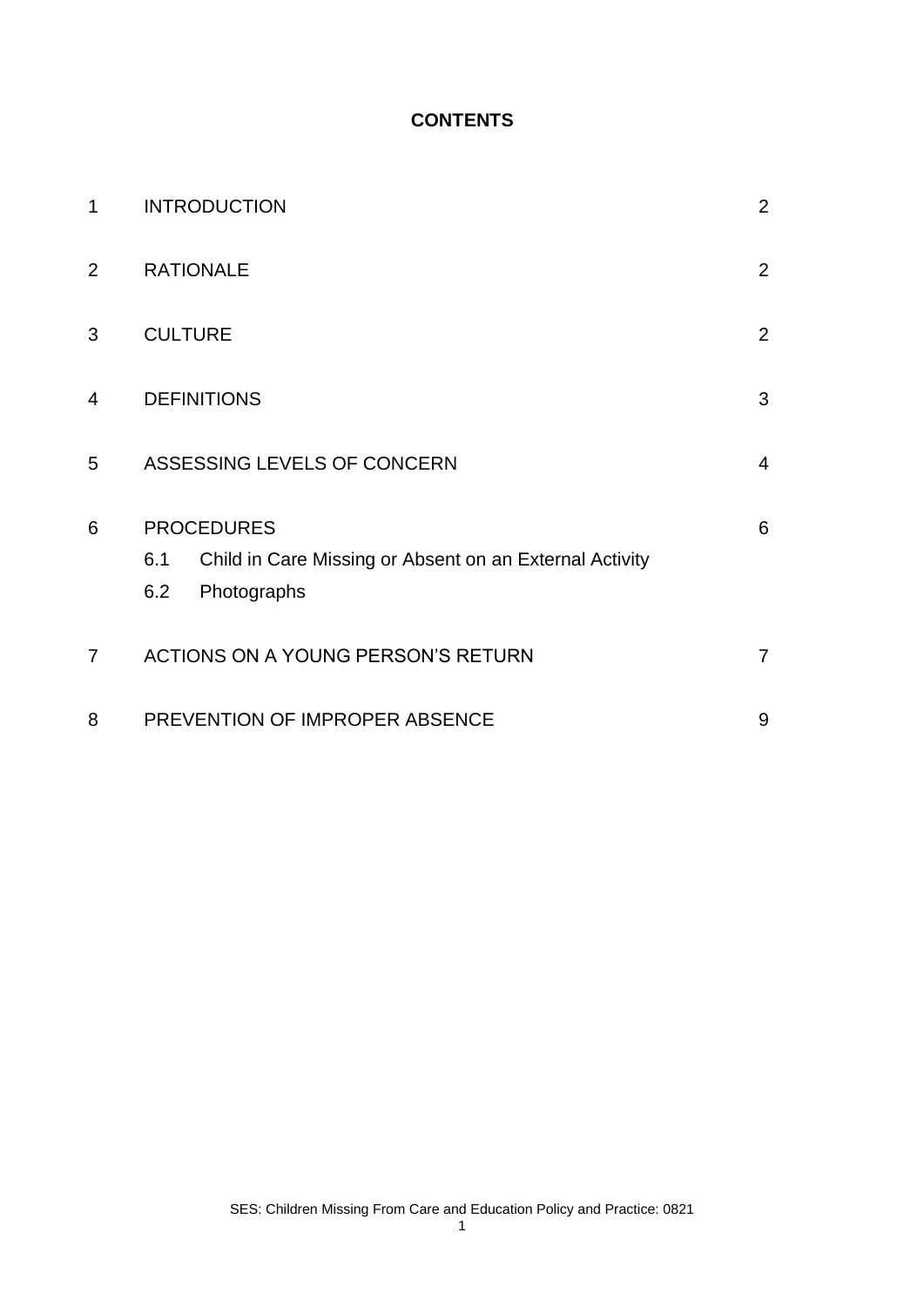# **1 INTRODUCTION**

The following policy and practice guidance has been reviewed in relation to the DfE document, "Statutory guidance on children who run away or go missing from home and care" (January 2014) and Norfolk County Council's procedures in accordance with the same document. Reference should be made to Norfolk Constabulary's "Safer Homes and Young People Protocol (SHAYPP)".

# **2 RATIONALE**

There may be occasions when young people who are living and educated at SES establishments will leave the premises without permission. This may result from impulsivity, distress, anger, frustration or any other emotion or life event that the young person finds difficult to manage. We know from experience that because many of the young people in our care have social, learning or communication difficulties they can respond to events in a very reactive manner, sometimes resulting in flight behaviours.

# **3 CULTURE**

Children are less likely to run away, become missing or absent themselves without consent where they feel secure and safe, able to express their feelings and wishes, make appropriate choices and develop positive relationships with the adults and their peers, which are free from bullying. Children should feel that their plans are being progressed, that they have a positive future and that staff are working enthusiastically to support, advise and listen to them.

They should also have a clear understanding of expectations upon them, the routines of the home and house rules; to this end, they should know whether it's acceptable, or not, to leave the home without permission or consent and they should be counselled and informed of the risks that are posed to them if they become missing, abscond or absent themselves, of the agencies that may be able to help them, such as their Individual Social Worker, the **[Children's Rights](http://trixresources.proceduresonline.com/nat_key/keywords/child_rights_director.html)  [Director](http://trixresources.proceduresonline.com/nat_key/keywords/child_rights_director.html)** or **[Childline](http://www.childline.org.uk/Pages/Home.aspx)** - and of the consequences.

High levels of absence, running away or incidences of children being missing, indicate the need for managers to 'take stock' - they should undertake a formal review of the culture and strategies being used in the home and take steps to reduce the incidents.

The Appropriate and Suitable Location Review for both SES establishments clearly indicates that the rural neighbourhood and surrounding areas present extremely low risk in relation to specific potential triggers that may lead to young people going missing.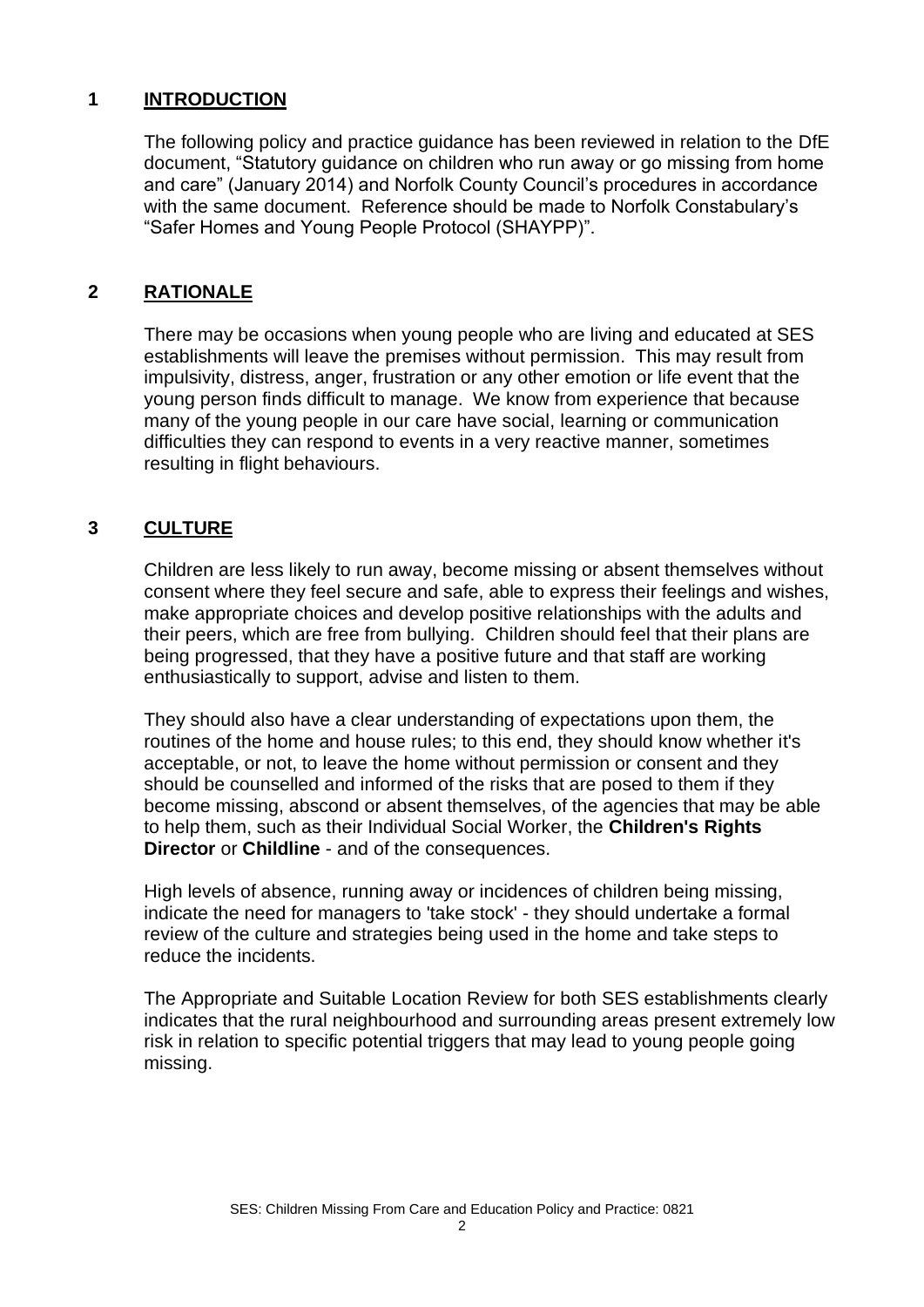# **4 DEFINITIONS**

#### **Missing**

A missing child is a child absent without consent to a degree or in circumstances where the absence causes concern for safety of the child or there is potential danger to the public, and their whereabouts are unknown.

#### **Absent Without Consent**

Some children absent themselves for a short period and then return, often their whereabouts are known or thought to be known, they may be simply late or have left to cool off. They are not considered at risk and usually they are testing boundaries. Sometimes children stay out longer than agreed either on purpose or unwittingly. Their Risk Assessment, circumstances of age, previous behaviour, and information known at the time does not yet give cause for concern. This "boundary testing" is not within the definition of "missing"; these children should be well within the range of normal teenage behaviour and should be regarded as children whose absence is unauthorised.

#### **Absconded**

A child or young person who has gone missing who is subject to an order or requirement resulting from the criminal justice process (e.g. remands, curfews, tagging, conditions of residence, or a secure order made in either civil or criminal proceedings. This category would apply to a child for whom the Police have the power to arrest e.g. where bail conditions have been breached. It should be recognised that children who fit this criteria may also be vulnerable and at risk.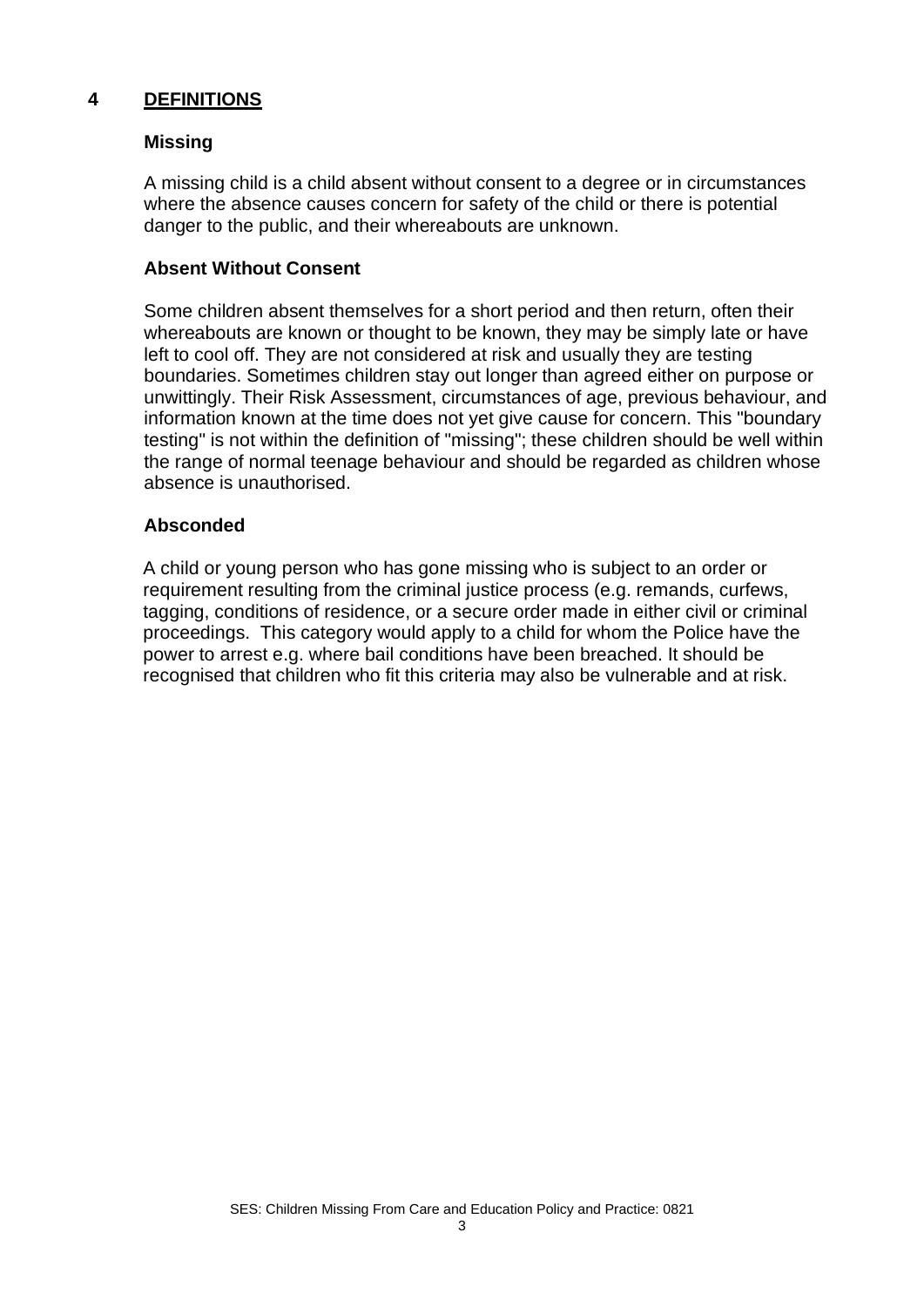# **5 ASSESSING LEVELS OF CONCERN**

The following criteria will help to inform whether a child who is absent or missing should be considered as high or medium risk:

# **HIGH RISK**

# **A Child is automatically High Risk in the following circumstances**

- If the Child is **[Remanded](http://trixresources.proceduresonline.com/nat_key/keywords/remand.html)** or otherwise **[Lawfully Detained](http://trixresources.proceduresonline.com/nat_key/keywords/lawfully_detained.html)**, s/he is Absconded;
- The child's death may occur;
- The child may be at risk of serious injury or harm, e.g. from adverse weather conditions or the child's inability to stay safe;
- The child requires essential medication/medical attention;
- The child is likely to suffer Significant Harm;
- The child may come into contact with a person who may pose them a risk. The child may be injured, including self injury, and require medical attention;
- There is a warrant for the child's arrest;
- The child may commit a violent or criminal offence;
- The child may be abducted;
- If the child's name is on the list for a child subject to a Child Protection Plan;
- The child is subject to Police Protection;
- The child is subject to an Emergency Protection Order or Recovery Order.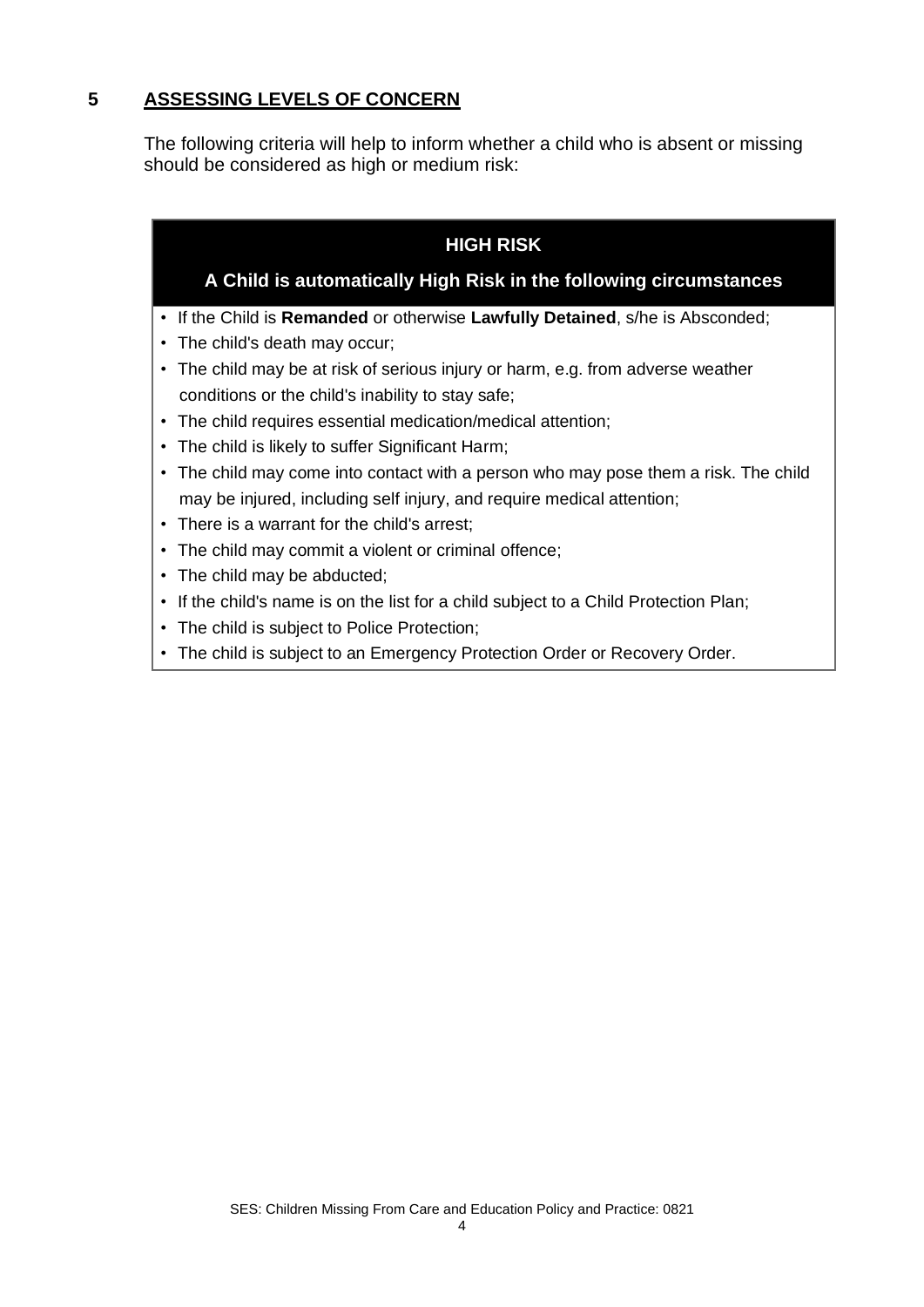# **OTHER RISK FACTORS**

#### **These are risks/indicators that should be considered when assessing other Children, who do not automatically fall into the High Risk Category**

#### **Time Factors:**

Risks must be (re) assessed every two hours or if circumstances change;

If a Child categorised as **Low Risk** has been Absent or Missing for 6 Hours s/he is automatically categorised as **Medium Risk**;

If a Child categorised as **Medium Risk** has been Absent or Missing for 6 Hours s/he is automatically categorised as **High Risk**.

#### **Other Risk Factors that must be considered when assessing the risks to the Child or others:**

- Any guidance agreed within the child's Risk Assessment, Care Plan or Placement Plan;
- Vulnerability due to age, maturity, level of understanding;
- Particularly vulnerable (e.g. Child subject to a Child Protection Plan);
- In need of regular medication (e.g. diabetic);
- Previous history of being missing;
- History of self harming;
- Possible involvement in crime:
- Health, including mental health;
- Weather (e.g. severe cold or heat), or geography (e.g. remote area);
- Dependency on drugs and/or alcohol;
- Known vulnerability of the Child, raising concern that they may have been led into danger, including sexual exploitation;
- Known associates that give rise to heightened concerns over the missing Child's safety (e.g. associates known to be involved in criminal activities);
- Degree of risk to the public;
- Recent significant events, contributory factors and the child's state of mind at the time of the absence; immediate antecedents
- Time of day/night;
- Weather conditions
- Length of time at the establishment
- Legal status.
- Access to technology/mobile phone
- Access to money/debit card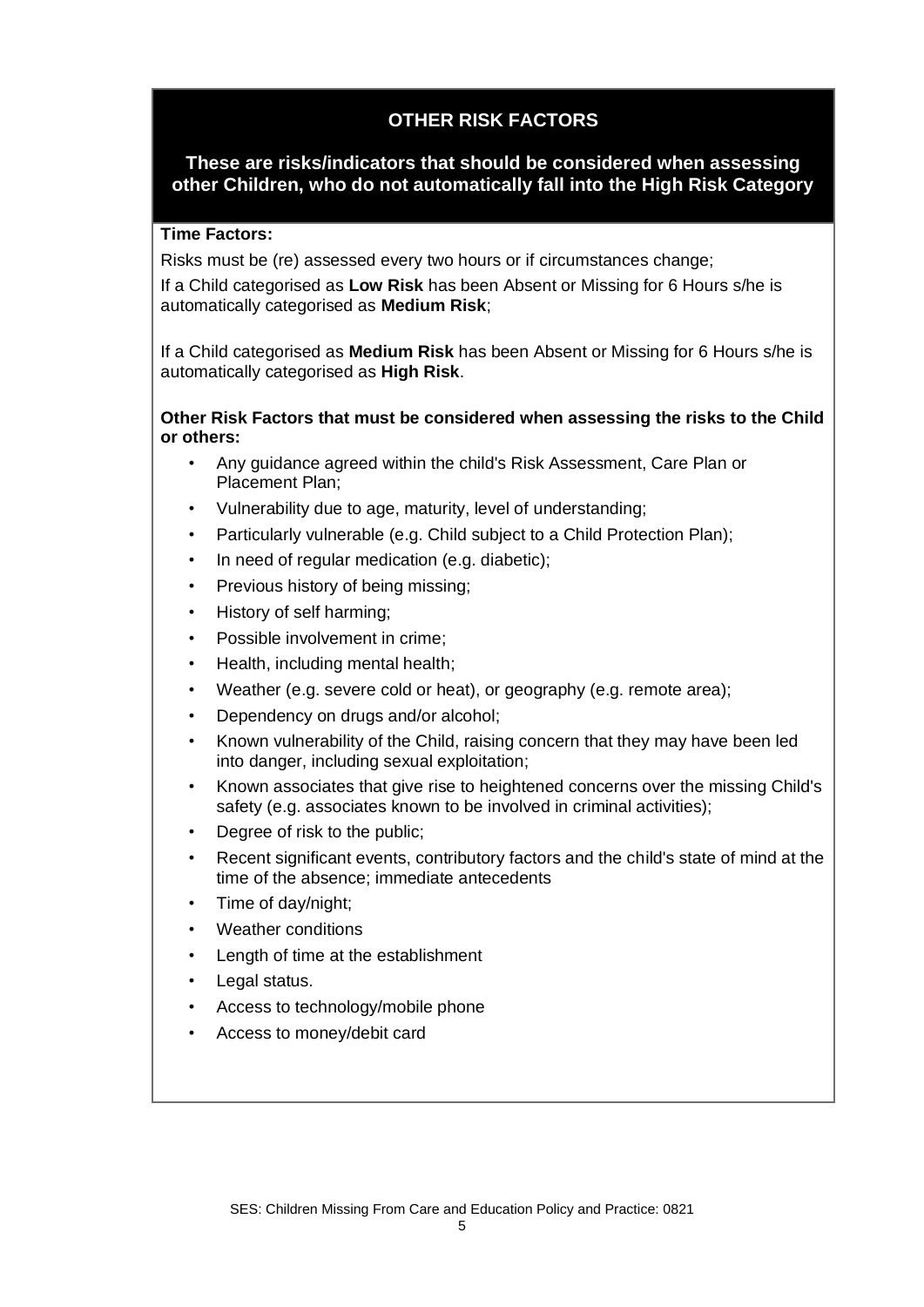# **6 PROCEDURES**

Once it is certain that a young person has left the site the senior member of staff on duty should be notified immediately. The **Duty DCM (or Head of Education during the Learning Centre day)** will decide how best to respond. Above all else staff should respond in a calm and professional manner, presenting the Head of Education or Duty DCM with any required information.

In some circumstances it may be advisable to allow the young person some space and a period of reflection in order to calm or to regain their composure. In other instances where the young person, because of their emotional state, poorly developed road safety or social skills would be considered to be at risk, staff will need to intervene to ensure the safety of the individual. The intervention may include arranging for staff to search the immediate and/or local area, if it is safe to do so. Searches beyond that considered to be "local" should only be undertaken with the approval of the DCM. Staff should only follow a young person when there is a reasonable chance of returning them safely, without undue commotion and without leaving the other children inadequately supervised. In some circumstances an individual risk assessments may specify that a staff member must follow a young person deemed to be at significant risk of harm to themselves or others.

No two incidents of this nature will be identical. However, the Duty DCM will have some clear choice points where a decision will have to be taken as to whether or not to involve others in the situation.

This could involve:

- discussions and consultation with the staff team on duty
- discussion with other colleagues not on the shift team, but who might have useful information and/or advice
- dialogue with the person designated 'First port of call"
- dialogue with the Registered Manager

A further influence on the decision making process is the amount of time the child has been out of staff sight. Generally, any timing should start from the last time the child was in direct sight of staff. It is likely that concern would be raised after about 30 mins had elapsed and certainly formal consideration of issues should take place at the 40 to 45 min marking point. For some children, concerns may be raised earlier due to factors such as vulnerability or age; this should be indicated in their individual risk assessments. The Duty DCM is empowered and supported in making an informed professional decision taking everything into account at any time up to and beyond this timescale.

If the decision is taken that the level of concern regarding the child's welfare is significant (e.g. medium or high risk - factors outlined in section 5 above will all inform this decision), the senior member of staff on duty or their delegate will notify the police, the child's placing authority and parents, (where appropriate after checking the young person's legal status). When reporting the absence of the child to the police, the senior member of staff should state child is absent without consent; the police will use their own criteria to decide whether the child is formally a missing person.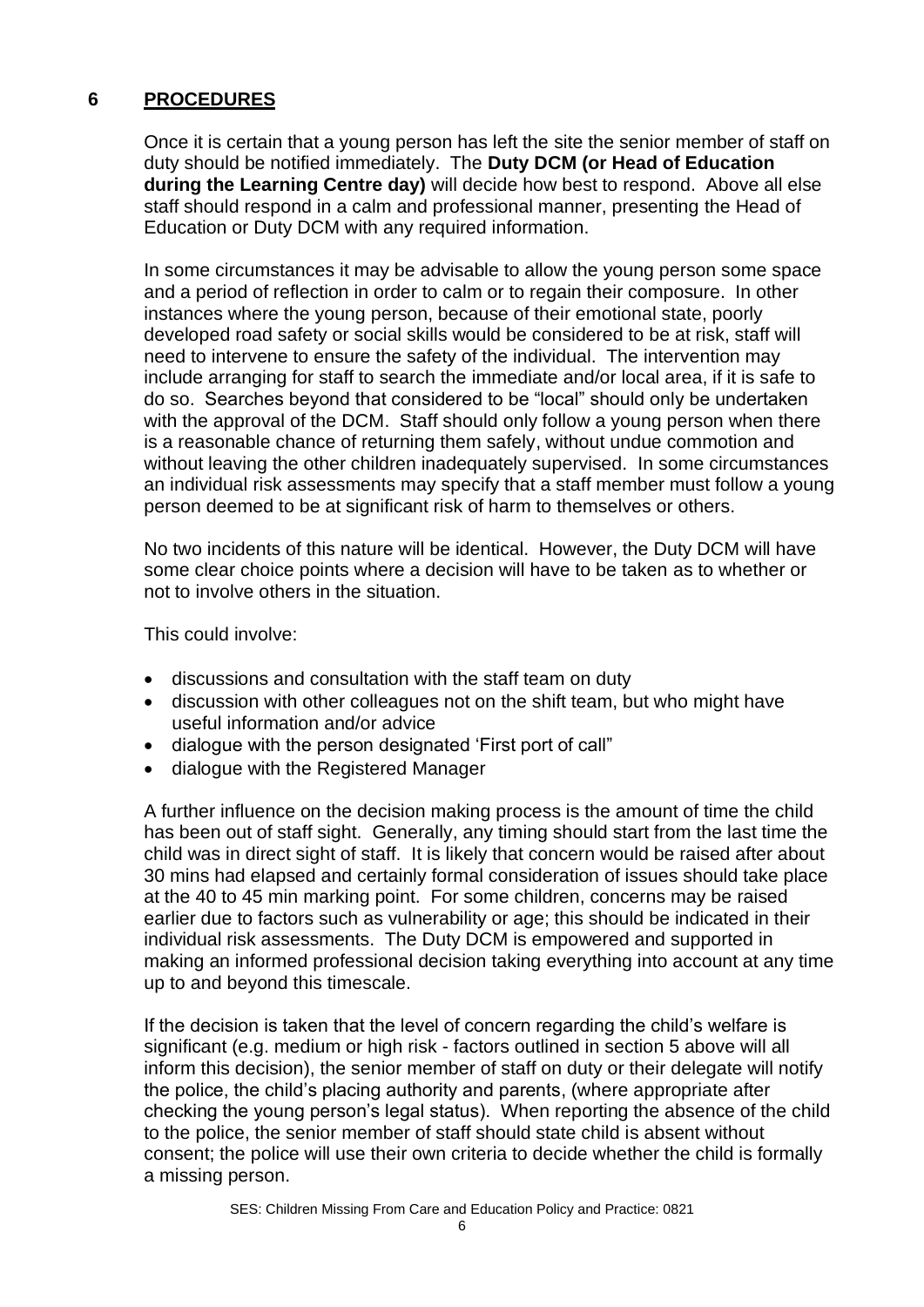# 6.1 CHILD IN CARE MISSING OR ABSENT ON AN EXTERNAL ACTIVITY

If a child goes missing or absents themselves during an external activity arranged by SES the person in charge of the activity will notify the Duty DCM (or Head of Education during the Learning Centre day) at their establishment. They will be responsible for ensuring that the general procedures in relation to an absent or missing child are followed and for notifying the local Police in that area.

The Duty DCM and the person in charge of the external activity will decide whether the party should return to the home, whether some staff should stay at the designated meeting point and whether a search of the vicinity is safe to undertake.

There will be a need to maintain communication with the local Police where the absence occurred.

# 6.2 PHOTOGRAPHS

Two recent (dated) photographs of the young person (face and full body length) should be held on the young persons electronic and casework record. Digital photographs are preferable and they should be regularly updated at a minimum frequency of once every three months. Should a child/ young person go missing it is vital to the safe recovery of the child that a recent photograph of the child is made available.

On admission to care, the consent of a person with **[Parental Responsibility](http://www.proceduresonline.com/resources/keywords_online/nat_key/keywords/parental_respons.html)** will be sought for a photograph to be used in any subsequent missing person investigation. If possible the consent of the child/ young person should also be gained.

The Principal will consider the most appropriate ways to meet the above requirements without stigmatising the child and should ensure that the child/young person is made aware of what will happen if they go missing, including their right to be interviewed by an independent person on or prior to their return, and be given a choice as to who that may be. They should be given information leaflets and contact details of advocacy services/other services that they can access or that can be accessed on their behalf.

Unless it is in the best interests of the welfare of the young person, the photographs should not be used for any other purpose without the young person's consent.

# **7 ACTIONS ON A YOUNG PERSON'S RETURN**

When the young person's whereabouts become known, the Duty DCM must make arrangements for the young person to be collected and returned as soon as is practicably possible, consultation with the social worker may be necessary.

Once the young person has returned safely to the home and if they have been reported as "missing", the police, the child's placing authority and parents (where appropriate) must be informed of the circumstances of their return by the senior member of staff on duty or designated person. **The decision on whether a child** 

7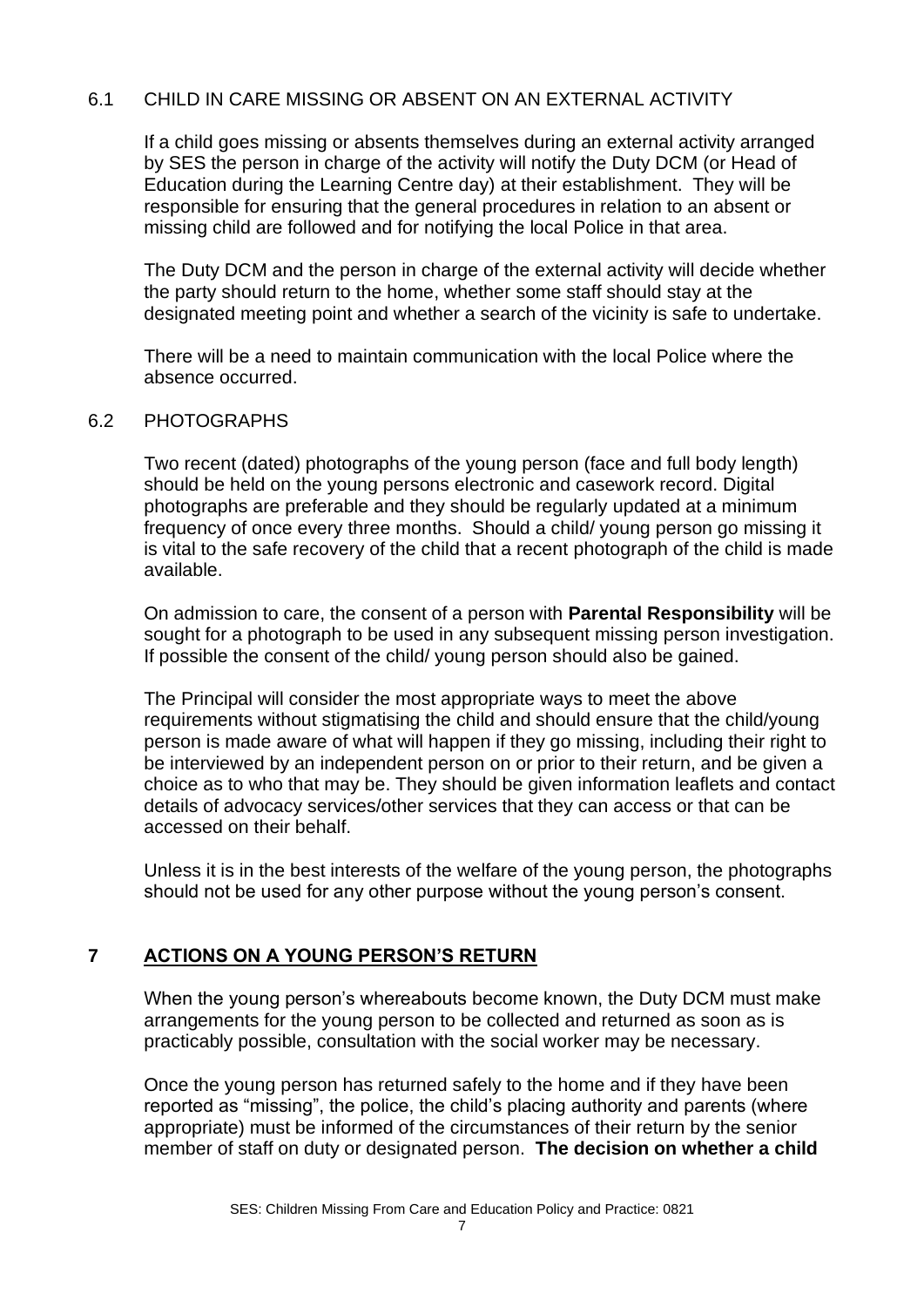#### **is formally classified as 'missing from care' can only be established in consultation with the First Port of Call.**

The young person will be offered food and a hot drink if they have missed a meal or have been absent for a number of hours and staff will attempt to establish with the young person the reason for their absence.

Staff must make an entry in the Non RPI Serious Incident Book and record all facts associated with the absence on a Serious Incident Form that is then passed to the Registered Manager.

#### **Recording must cover:**

- actions taken by staff
- circumstances of the child's return
- reasons for running away
- action taken in light of those reasons
- evidence that a missing from care meeting with the child's social worker has taken place or been requested where the incident has been recorded as 'missing from care' (see below).

Following a 'missing from care' episode, the young person's social worker will be contacted and requested to visit the young person within 72 hours, in line with the Children's Homes Regulations and Quality Standards 2015, so they can discuss the absence with someone independent of the home. The social worker could delegate this responsibility to a suitable professional such as a Police Officer, PCSO or another voluntary agency. **Details of this visit should be recorded on the Serious Incident form.** 

#### **If this visit does not take place a record should be made of the reasons why and any actions SES adults have taken to facilitate the visit.**

Where a young person is persistently absent from the establishment, or if they are at risk of significant harm, the registered person may call for a placing authority to review a child's care plan.

If it is apparent, upon the return of the child, that they have been the victim of a crime whilst absent, or that they may be in danger or at risk from any person arising from the circumstances that have occurred whilst absent, the Police must be called and asked to attend without delay. This is vital for the protection of the child and the speedy recovery of evidence. In these circumstances Ofsted must be notified.

Any report from a young person that they were missing because of abuse must be referred immediately to the local social services department for consideration under Child Protection Procedures, and Ofsted must also be notified.

Other than in the case of a Child Protection referral, notification to Ofsted only becomes necessary if the child is missing from care for an extended period with extensive Police involvement. Decision making in these circumstances will always result in discussion with whoever is the 'first port of call'.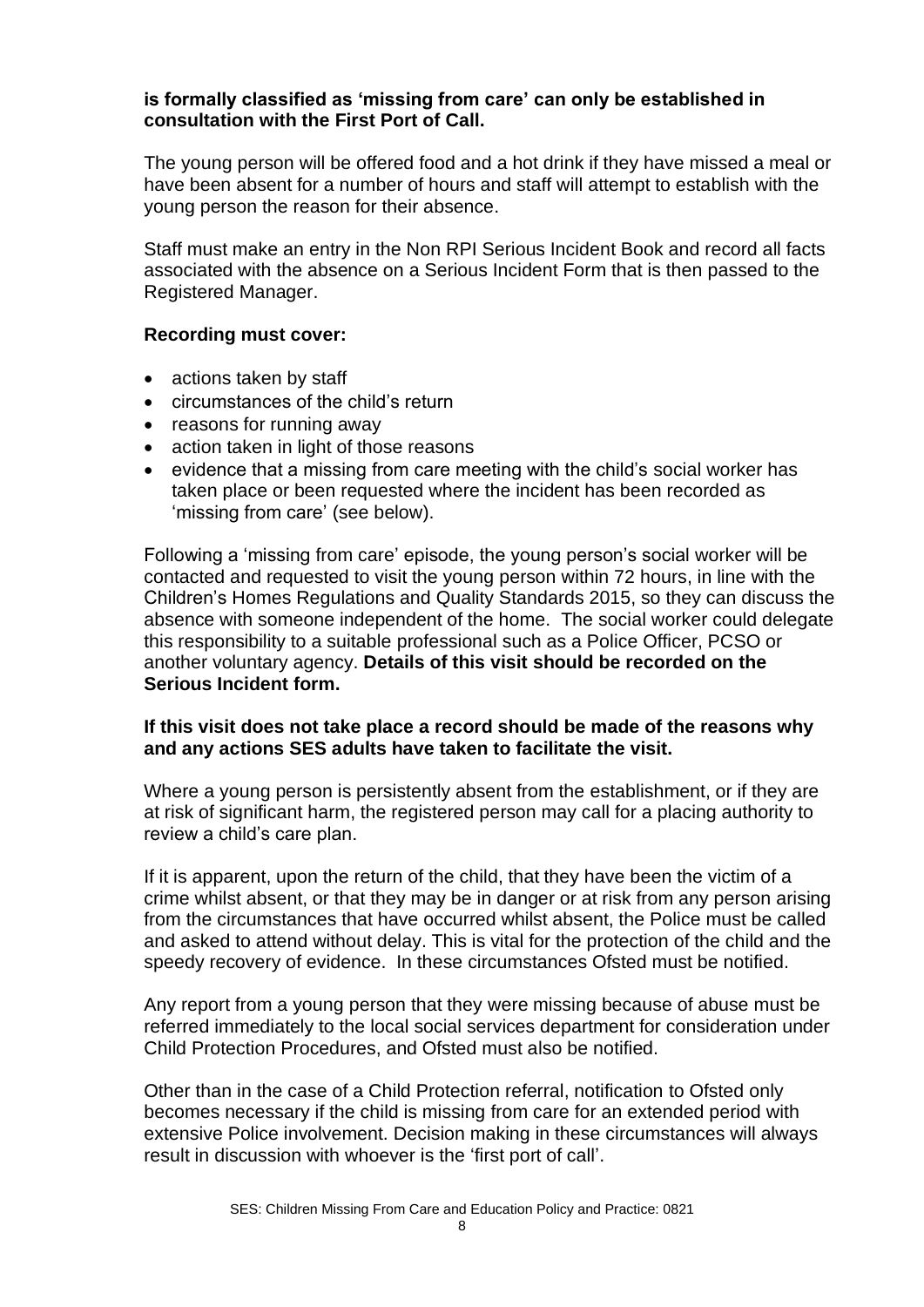Police support in returning children who have been absent promptly to the home does not count as a missing episode and will not require a notification to Ofsted. This also applies to the follow up welfare checks where police have been informed but the child returns by some other means. The only exception to this would be individual circumstances in which the child has been at unknown risk. The decision to notify will be made in discussion with the First Port of Call.

# **Return Interviews**

Every child who has been reported as missing from care must be offered a return interview and actively encouraged to take up the offer. The details of this must be recorded as part of the accompanying Serious Incident Form.

A "return interview" must be conducted for each "missing from care" episode. The purpose of this interview is:

- To identify the factors leading to the missing episode.
- To inform efforts to prevent further missing episodes.
- To inform any future missing person investigation should the child go missing again.
- To learn of the activities, associates, risks and victimisation involved in the missing episode and where possible, to address those risks.

As already outlined, the decision on categorising a child's absence as 'missing from care' can only be taken in full consultation with the First Port of Call.

# **8 PREVENTION OF IMPROPER ABSENCE**

SES establishments provide a safe and stable environment that supports young people in developing social interaction skills and positive self worth, thus reducing the potential desire for missing from care incidents. Some examples of this are:

- Highly personalised care, activities and learning opportunities tailored to individual needs
- Regular house meetings
- Development & Learning planning documents
- Young people's PAN meetings
- Promotion of family relationships through systemic practice
- Individual therapeutic approaches as appropriate to the young person
- Opportunities to discuss concerns with key adults in privacy
- Proactive measures for dealing with any occurrences of bullying
- An open-door policy for seeking support from senior managers

The care plan of any child where the risk of running away has been identified should include details of the arrangements that will need to be in place to keep the child safe and minimise the risk of the child being absent or missing from their placement.

Young people who are at significant risk when absent or missing from care will have specific programmes designed to restrict or reduce incidents of absence. These

SES: Children Missing From Care and Education Policy and Practice: 0821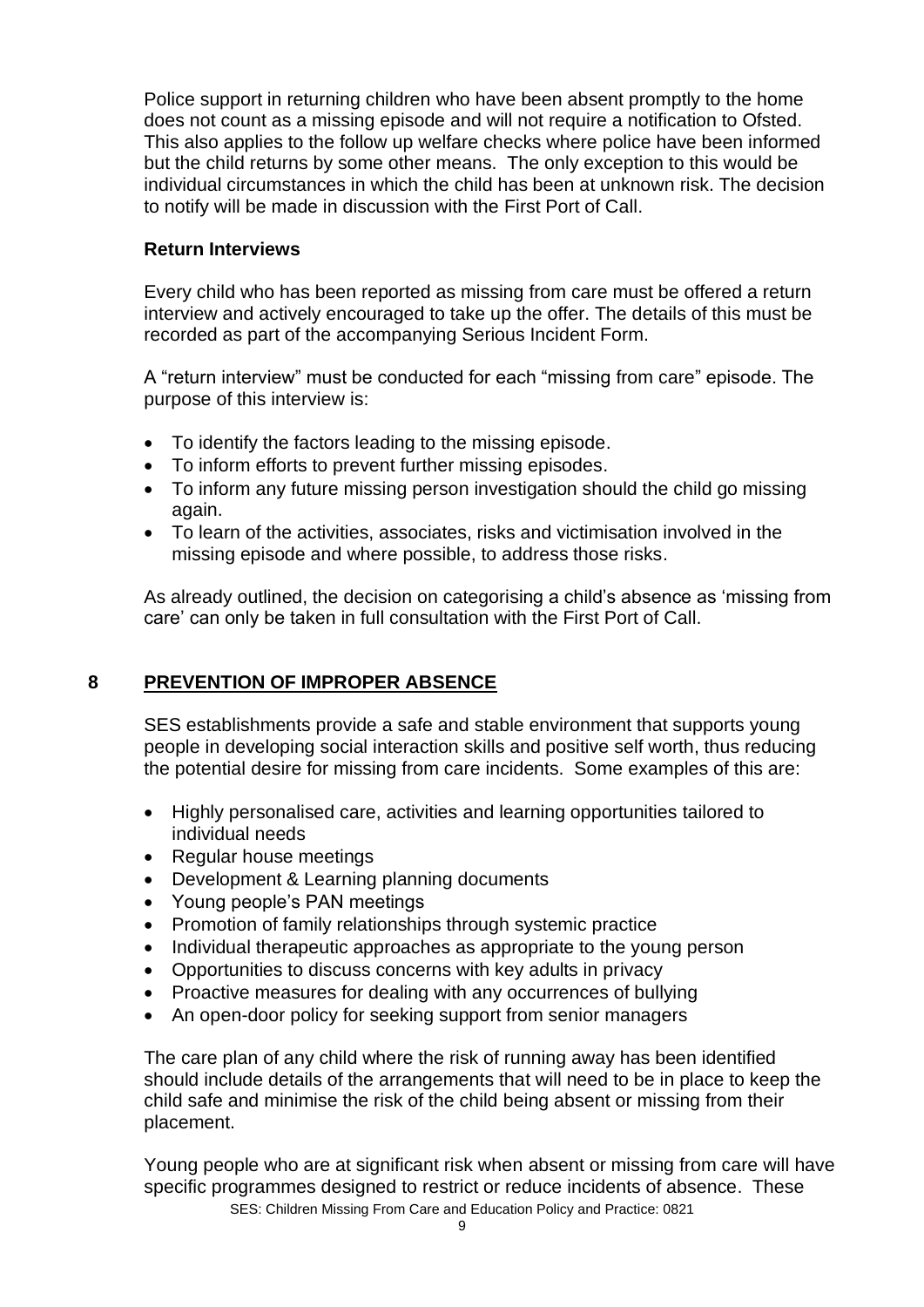measures will have been agreed in advance with the young person, parents (if appropriate) and the placing authority, and will be deemed to be **in the child's best interest**. All such programmes will be recorded in a written format and will be included within the young person's individual Risk Assessment and Daily Care.

**The child's social worker and where appropriate their team manager will be involved in any such discussion with any resulting agreement being recorded, evidenced and shared accordingly.** 

Staff should be aware of their powers in relation to preventing a young person from leaving without permission and these will be regularly reviewed in staff meetings and professional development sessions. Details of arrangements for individual children will be clearly recorded within the Child's Individual Risk Assessment.

When a young person is intent on leaving the building and site without permission staff may have to consider whether or not a restrictive intervention should be exercised. Staff should initially seek to prevent the absence by **persuasion and dissuasion** even If they consider that restrictive intervention criteria are met.

Restrictive interventions may include:

- close supervision on site
- requiring a person to be supervised when out
- removing items from a person which could cause them harm
- physically stopping a person from doing something which could cause them harm
- holding a person so that they can be given care and support

#### *(Social Care Institute for Excellence [SCIE]: Key Messages from the Mental Capacity Act)*

If staff need to follow a child for reasons of safety then the member of staff should attempt **dialogue** particularly pointing out the consequences of the action to the child. If the child does not respond and continues to run off the member of staff should return to the building, unless instructed otherwise. The decision to use any other response rests with the senior member of staff involved with the incident.

# **THE USE OF PHYSICAL CONTROLS IS NOT A SUBSTITUTE FOR USING ALTERNATIVE STRATEGIES TO THWART IMPROPER ABSENCE.**

**Any use of Restrictive Physical Intervention needs careful consideration.** *(See the Positive Management of Behaviour Policy and Practice document for further guidance).*